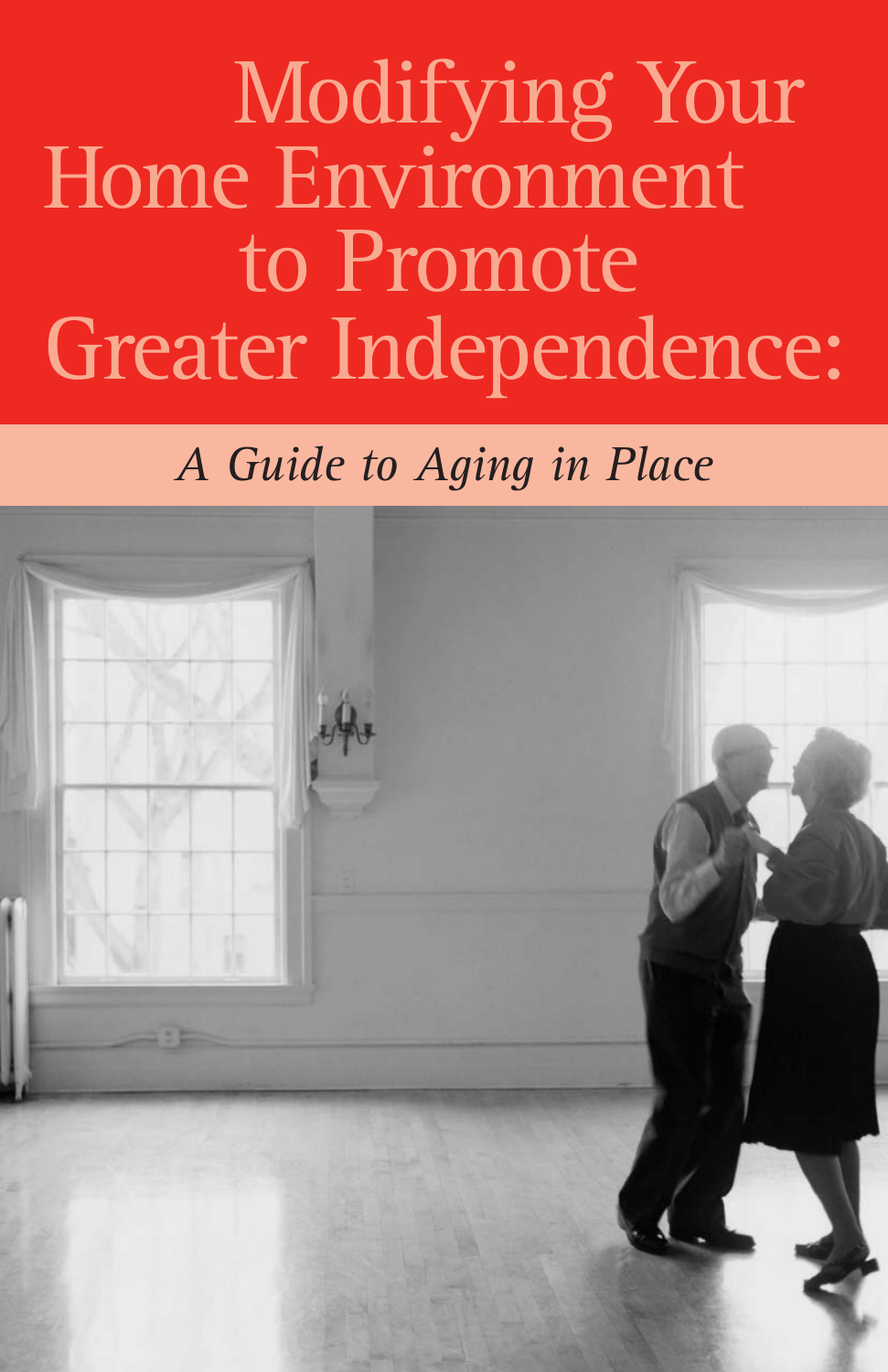#### **THE NATIONAL AGING IN PLACE COUNCIL**

The National Aging in Place Council is a non-profit organization founded on the belief that an overwhelming majority of older Americans want to remain in their homes for as long as possible, but lack awareness of home and community-based services that make independent living possible. NAIPC has created a national forum for individuals from the aging, healthcare, financial services, legal, design and building sectors to work together to help meet the needs or our growing aging population to remain living in their housing of choice.

*Models in photos featured in this booklet are used for illustrative purposes only.*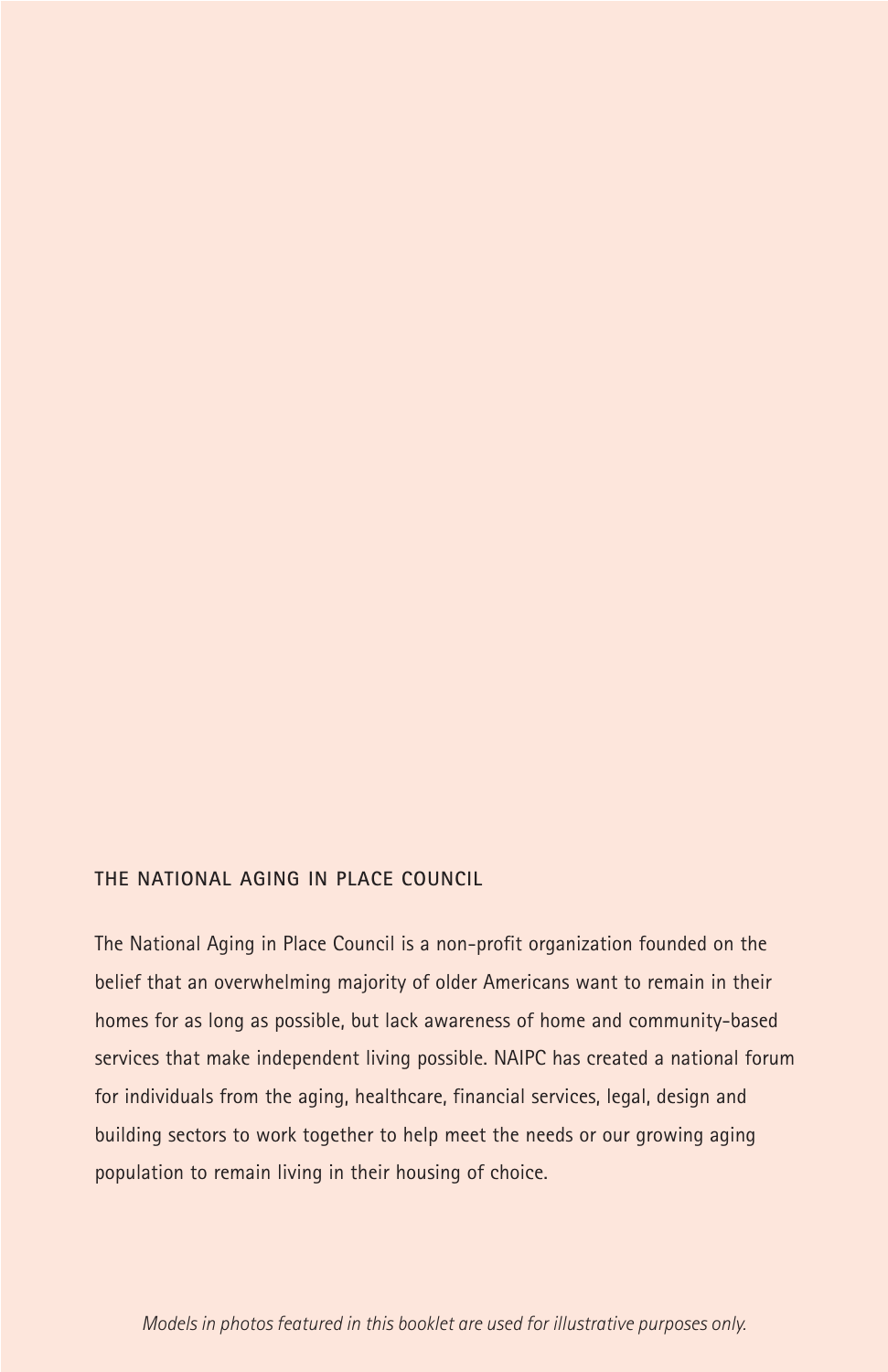## Modifying Your Home Environment to Promote Greater Independence:

## *A Guide to Aging in Place*

*Published by*



**NATIONAL AGING IN PLACE COUNCIL** 1400 16th Street, NW, Suite 420 Washington, DC 20036 Tel. 202.939.1770 Web: www.naipc.org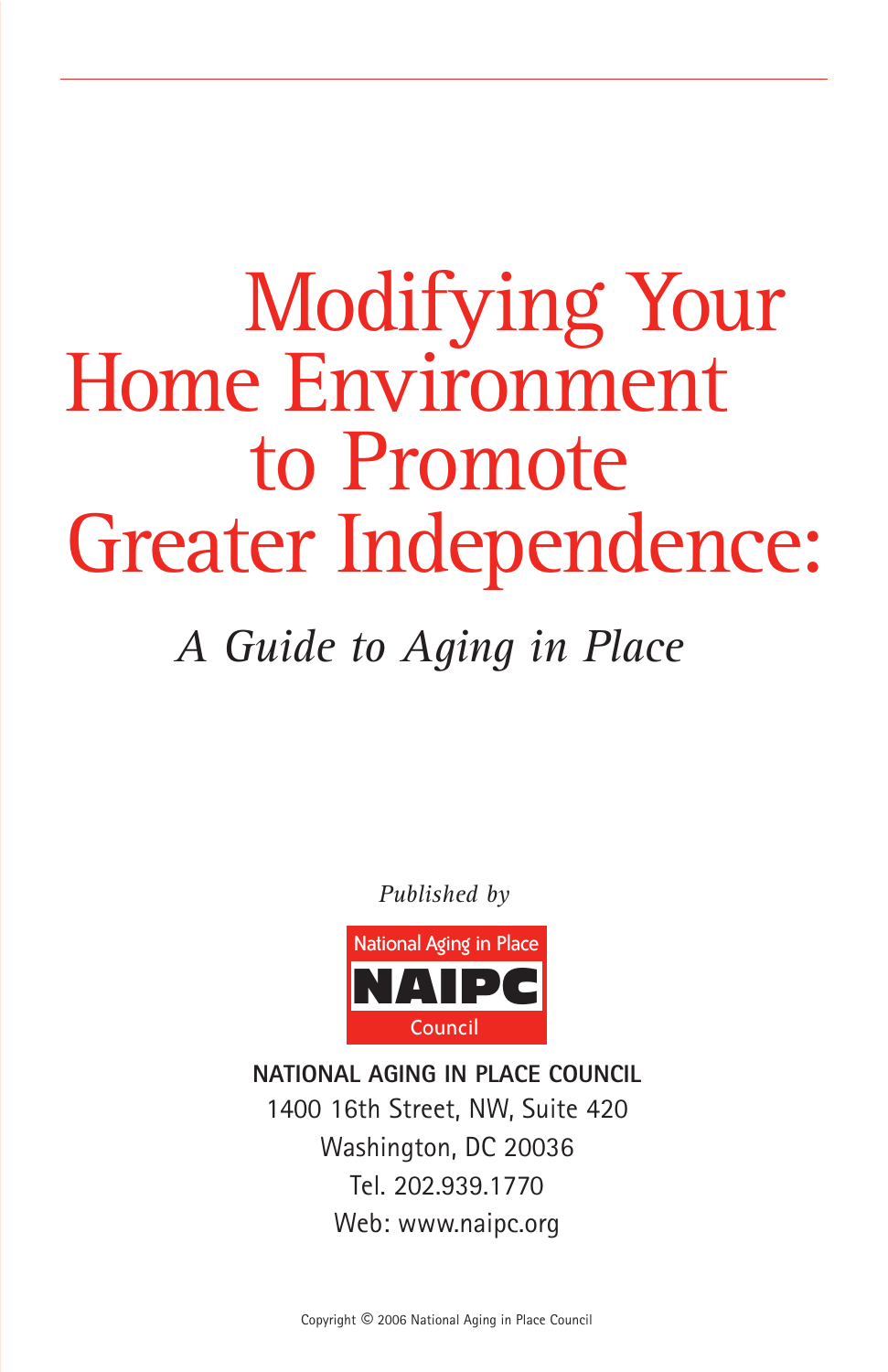### **Build Your Dream Retirement Home**

*One of our greatest fears, as we all grow older, is the prospect that one day we may have to leave our home. We fear leaving not only the source of our memories and comfort but our sense of control. Our home is our security. In our home we decide what and when to eat, the time we go to bed, and who visits. The control we wield in our home is the source of our independence, dignity and quality of life.* 

*But remaining in our homes is not without certain challenges. Homes that were convenient when we were younger can cause problems in later years. As our lifestyles and needs change, so should our home environments. Fortunately, thoughtful renovations and a variety of products consistent with the principals of Universal Design can make Aging In Place a reality. In other words, your dream retirement home may be right beneath your feet.*

*The National Aging in Place Council has created this booklet so that you can think about ways your home can be modified to adapt for current or future age-related concerns. Solutions for problems often exist but people are not always aware that products, or often simple changes, can be incorporated into the home that provide greater safety and accessibility.* 

*In addition to our booklet, please visit our web site at www.naipc.org to obtain additional information.*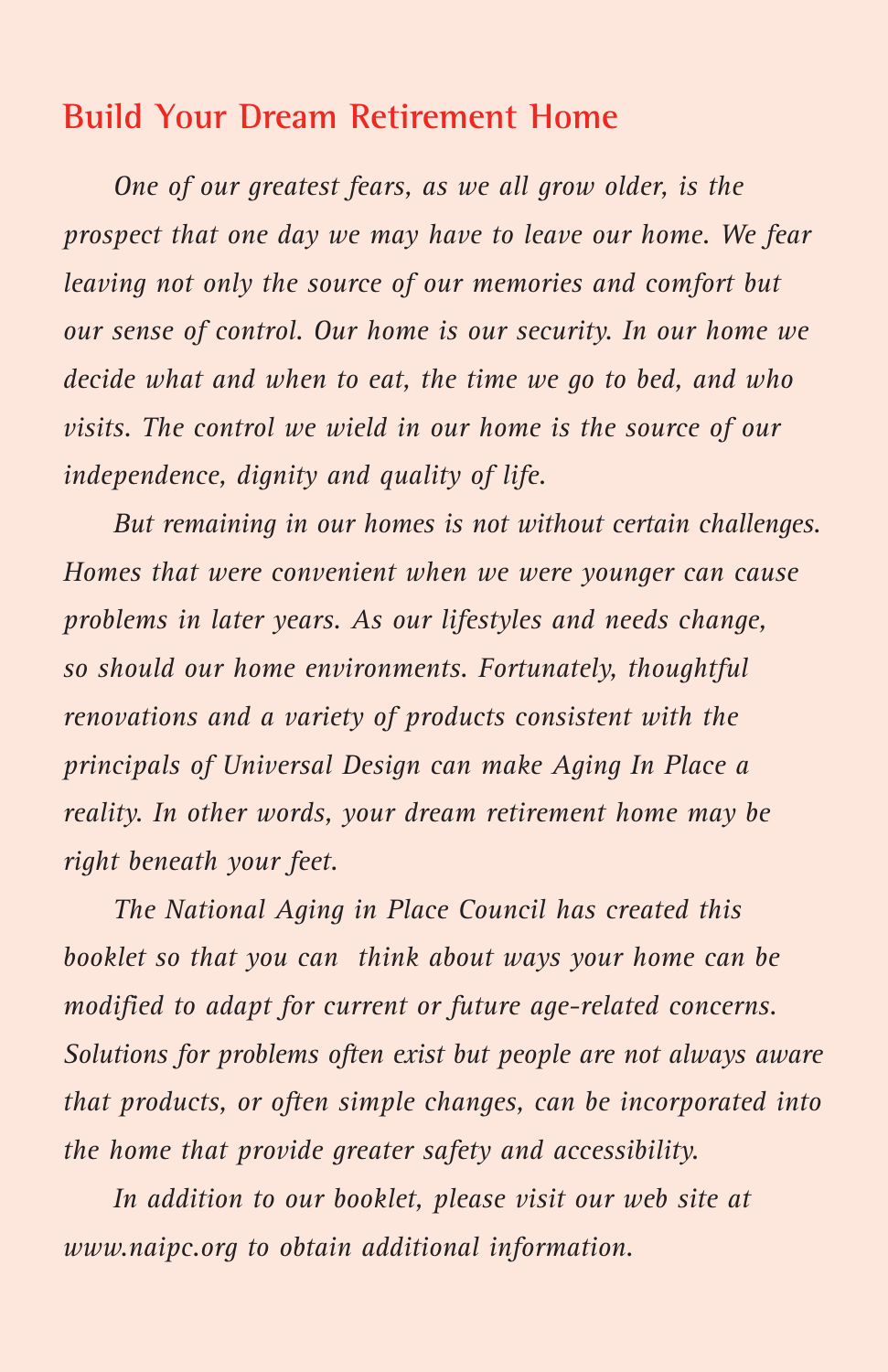

## **The Value of Simple, But Important Changes to Your Home**

hile we all appreciate the beauty of smooth, stepless entryways, covered porches, and wider doors and hallways, homes that incorporate elements of Universal Design go much further to enhance comfort and convenience. Who wouldn't enjoy sitting at a workstation in their kitchen to reduce fatigue and back strain while preparing food? Or imagine the greater convenience of a raised dishwasher, lowered cabinets, curbless showers, and remote lighting controls. These features not only enhance one's enjoyment of a home, but because they appeal to everyone, they may enhance the home's value.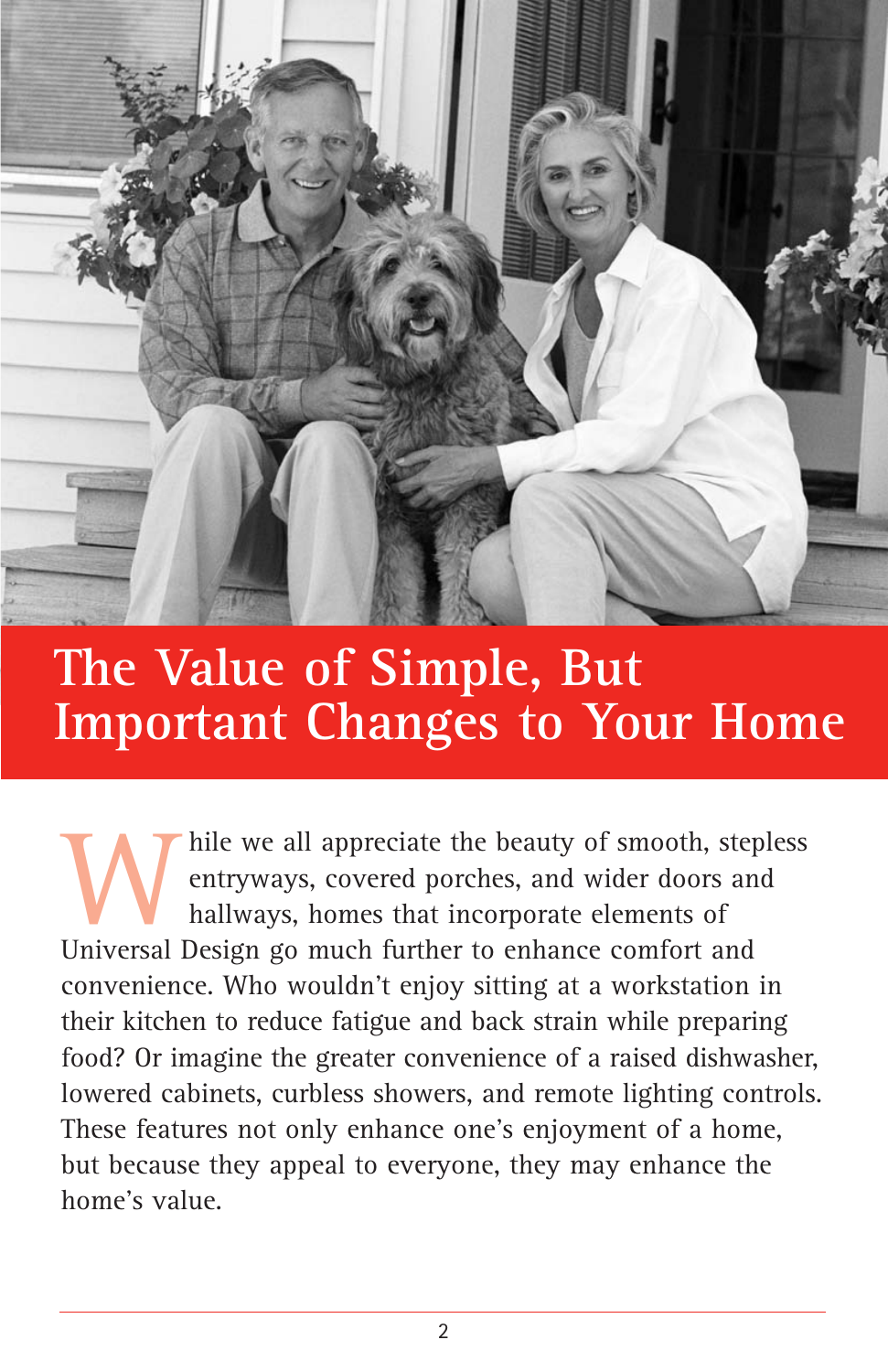Although a more comfortable home has obvious benefits, there is a more practical matter to consider: safety. We generally don't think of our homes as dangerous places, but the statistics prove otherwise. According to the National Center for Injury Control and Prevention, more than one third of adults age 65 and older suffer



injuries from falls each year. Among older adults, falls are a leading cause of injury-related deaths, and the most common cause of nonfatal injuries and hospital admissions for trauma.

The culprits may be seemingly harmless features we've lived with for decades, such as loose throw rugs, poor lighting, limited handrails, slippery surfaces in the kitchen and bathrooms, or awkward access to shower stalls and bathtubs.

Taking a fresh look at your living arrangements can help eliminate risks. For example, many homeowners are reluctant to alter the placement of furniture. We are likely to walk a winding path around end tables and hassocks, over extension cords and across multiple levels of carpet and flooring just to go from the television to the refrigerator. We often strain ourselves reaching for items in our kitchens that are too high to reach or crawl around the bathroom floor to find supplies buried in the bottom of a closet. These are just a few home features or habits that increase our risk of falls and contribute to injuries, hospitalization, and forced moves from the home.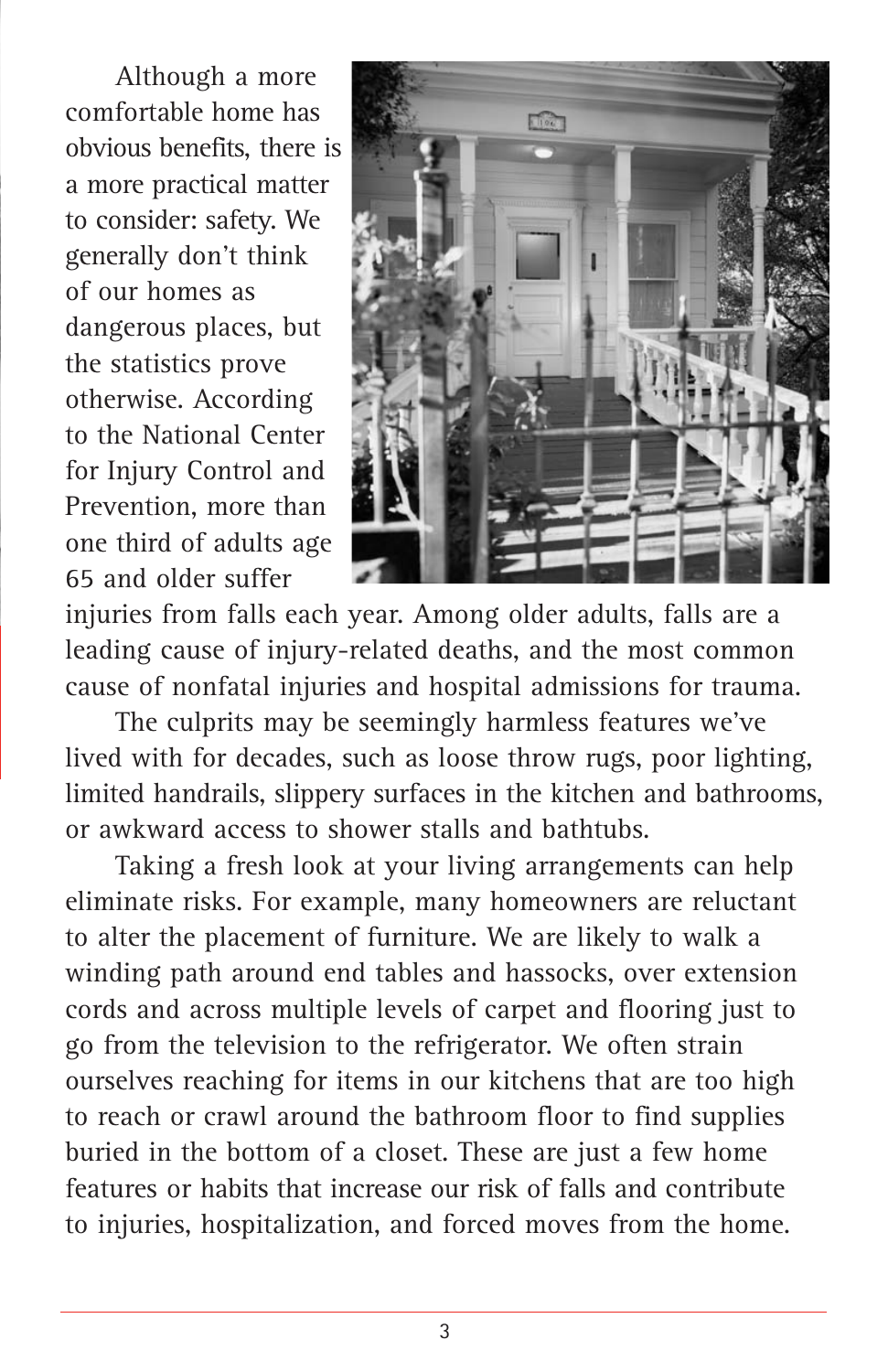

## **Making Your Home Senior Friendly**

#### **ENTRY WAYS**

The entry to your home is your connection to the rest of the world. It is important for receiving guests, for bringing in the groceries, for getting to appointments and for getting out to social events. It should be safe and convenient no matter what the weather, day and night, no matter what your condition.

Barrier-free entryways make it easier for a family member or friend who uses a wheelchair, or a grandchild who's on crutches because they've broken a leg or twisted an ankle, to gain access to your home.



*Example of a no-step, or barrier-free, entryway*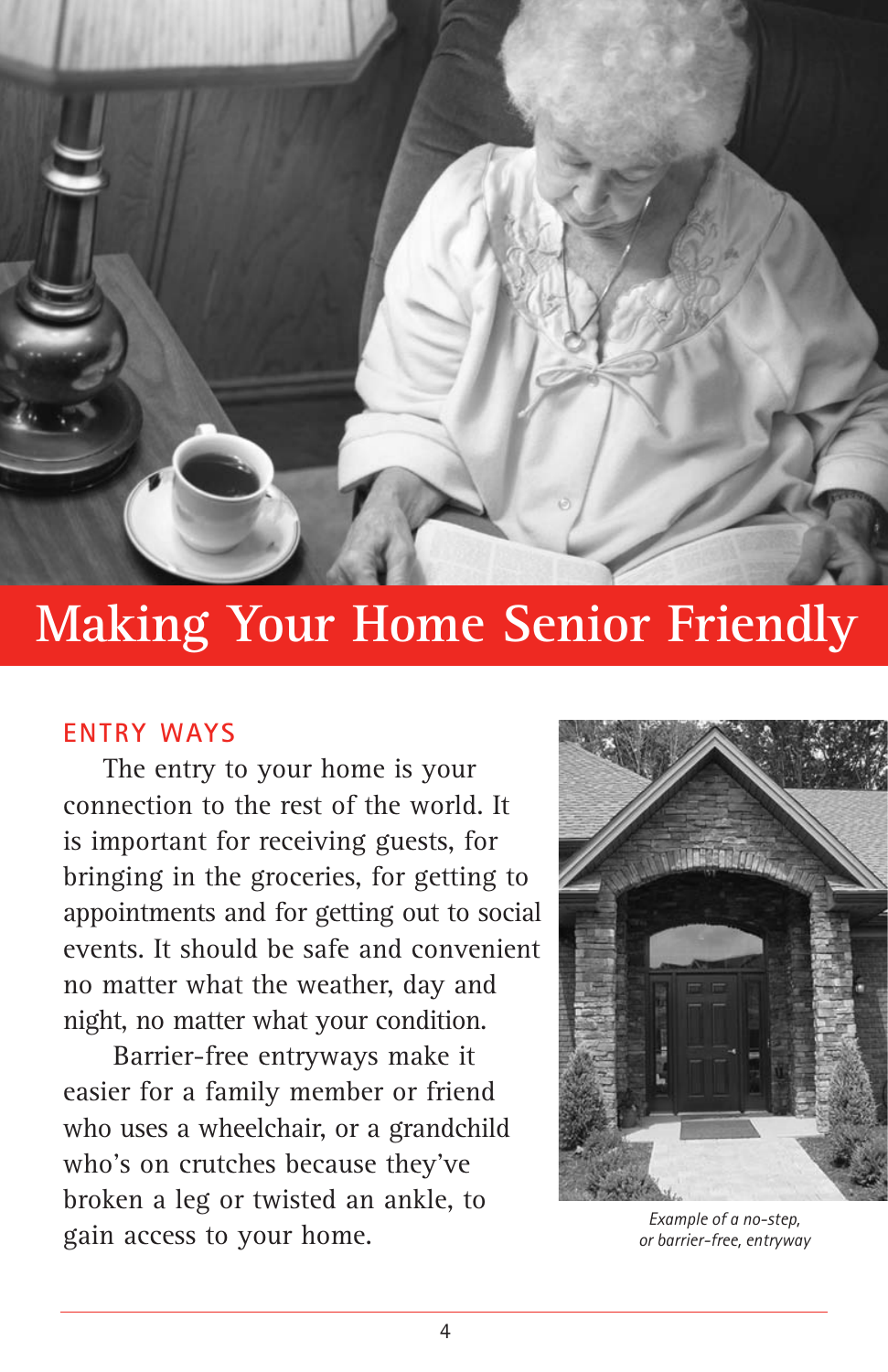#### **BATHROOM/BEDROOM**

Space doesn't get more personal than the bathroom. You use it countless times every day. It should be comfortable, attractive and safe. To increase safety and accessibility in your master bedroom and bathroom, you should consider making the following home modifications:

#### **Bathroom**

- Building a roll-in shower with multiple showerheads (height adjustable handheld showerhead and fixed)
- **ª** Lowering the bathroom sink and making sure there's proper knee clearance
- **ª** Installing an elevated toilet
- **ª** Installing grab bars

#### **Bedroom**

- **ª** Ensuring there's ample maneuvering clearance
- **ª** Building a walk-in closet with storage at differing heights
- **ª** Installing rocker light switches that are easier to turn on compared to a more common flip switch



*Example of ample maneuvering clearance, lowered sink with knee clearance and proper lighting.*



*Rocker light switches reachable from the bedside, located 36" to 40" above the floor.*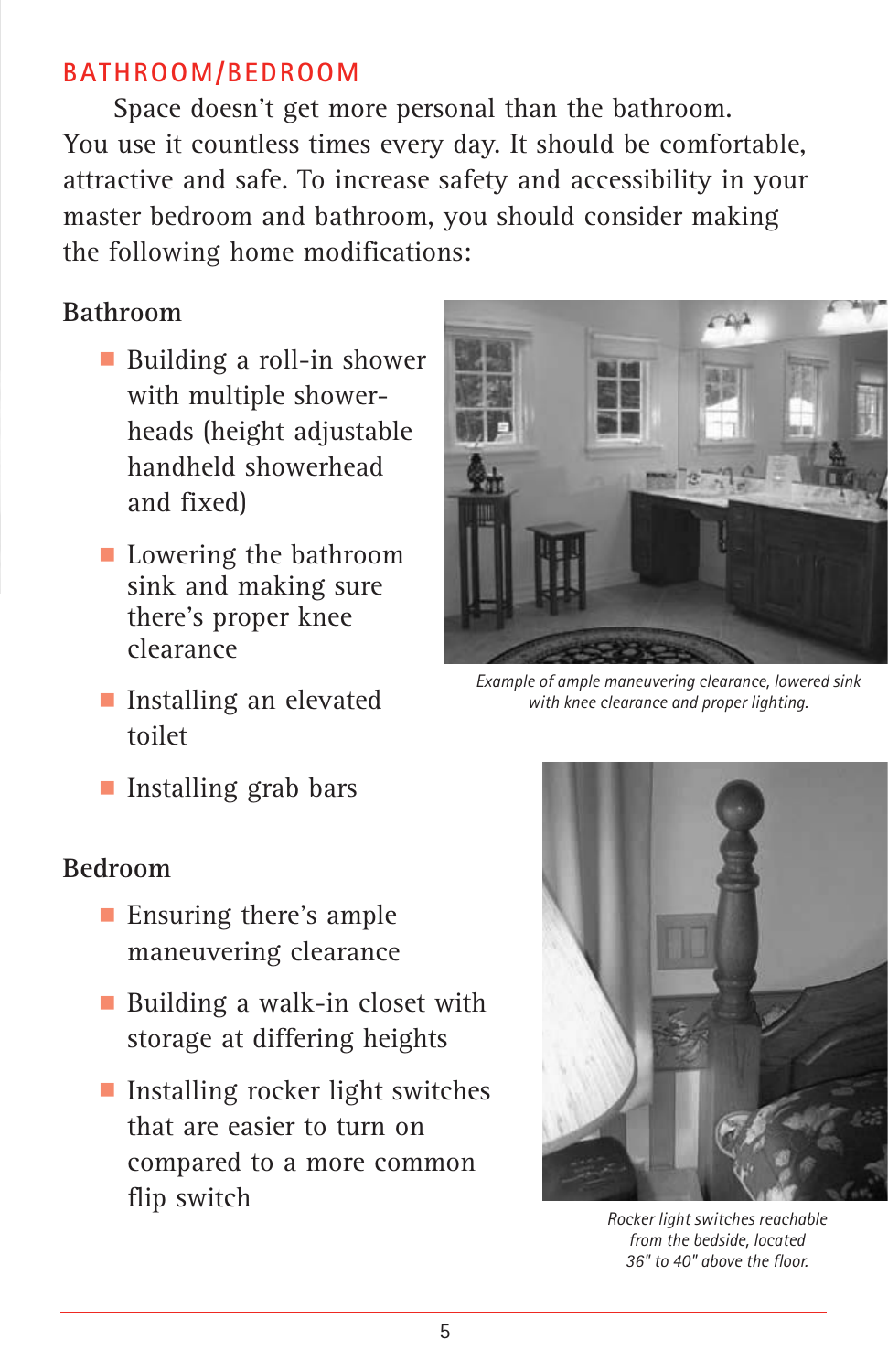#### **KITCHENS**

If you love to cook, but find it difficult to bend over, or if you have a height limitation, there are numerous steps you can take to modify your kitchen to make it more "user-friendly," such as:



*This kitchen provides ample work space, a raised dishwasher and lowered cooking surfaces.*

- Ensuring there's ample maneuvering space
- **ª** Varying the height of countertops
- **ª** Installing a sink with knee clearance
- **ª** Installing a raised dishwasher
- **ª** Lowering cooking surfaces
- **ª** Mounting a wall oven or microwave at reachable heights
- Making sure there's an abundance of storage space within reach
- **ª** Providing a desk/work area with knee clearance

#### **LIGHTING**

Lighting sets the mood. Controlling natural light during the day, and electric light when you need it, makes your home personal and convenient.

One way to reduce accidents in the home is to make sure you have proper lighting where you need it. Outdoor areas, stairways, the kitchen area, the living room and other places where you like to read, are just a few examples where proper lighting is often needed.

Use rocker-type light switches wherever possible. You can turn them on and off with the touch of an elbow if your hands are full.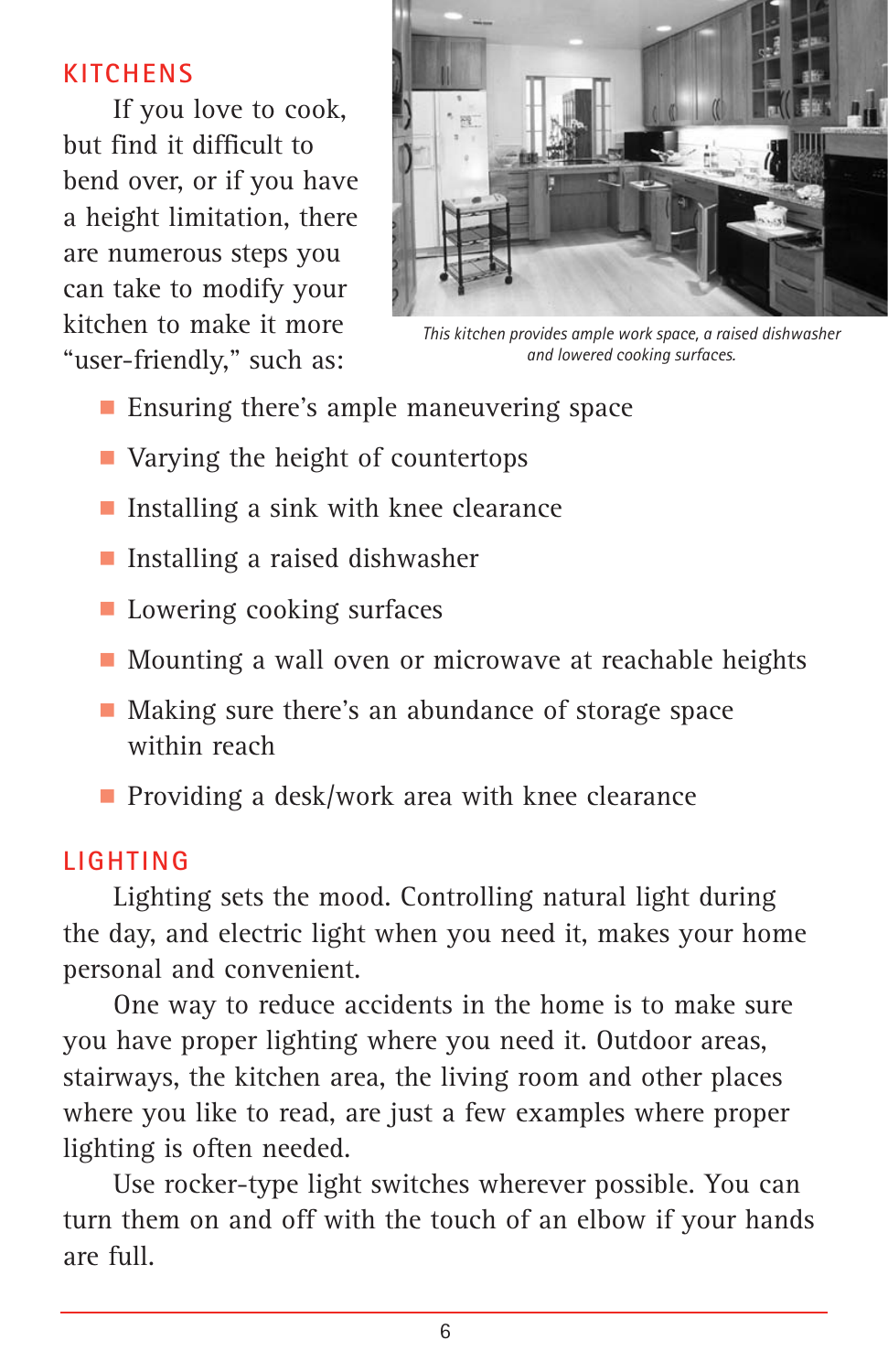

## **Real Life Stories**

#### **COUPLE BENEFITS FROM PLANNING AHEAD**

Pat and Ray are "early planners." The couple is planning for retirement now by taking time to assess their home living environment and plan accordingly. They contacted a home accessibility specialist to get advice on affordable and workable solutions.

At the meeting, Ray said he was having trouble getting in and out of the shower. Pat, on the other hand, wanted a laundry room on the ground floor.

After touring the home, the consultant suggested a bathroom addition that could accommodate extra laundry space, upgrade of the master bedroom, and added views of their beautiful garden. The specialist suggested a curbless shower and use of a rolling shower chair could solve Ray's accessibility issues and help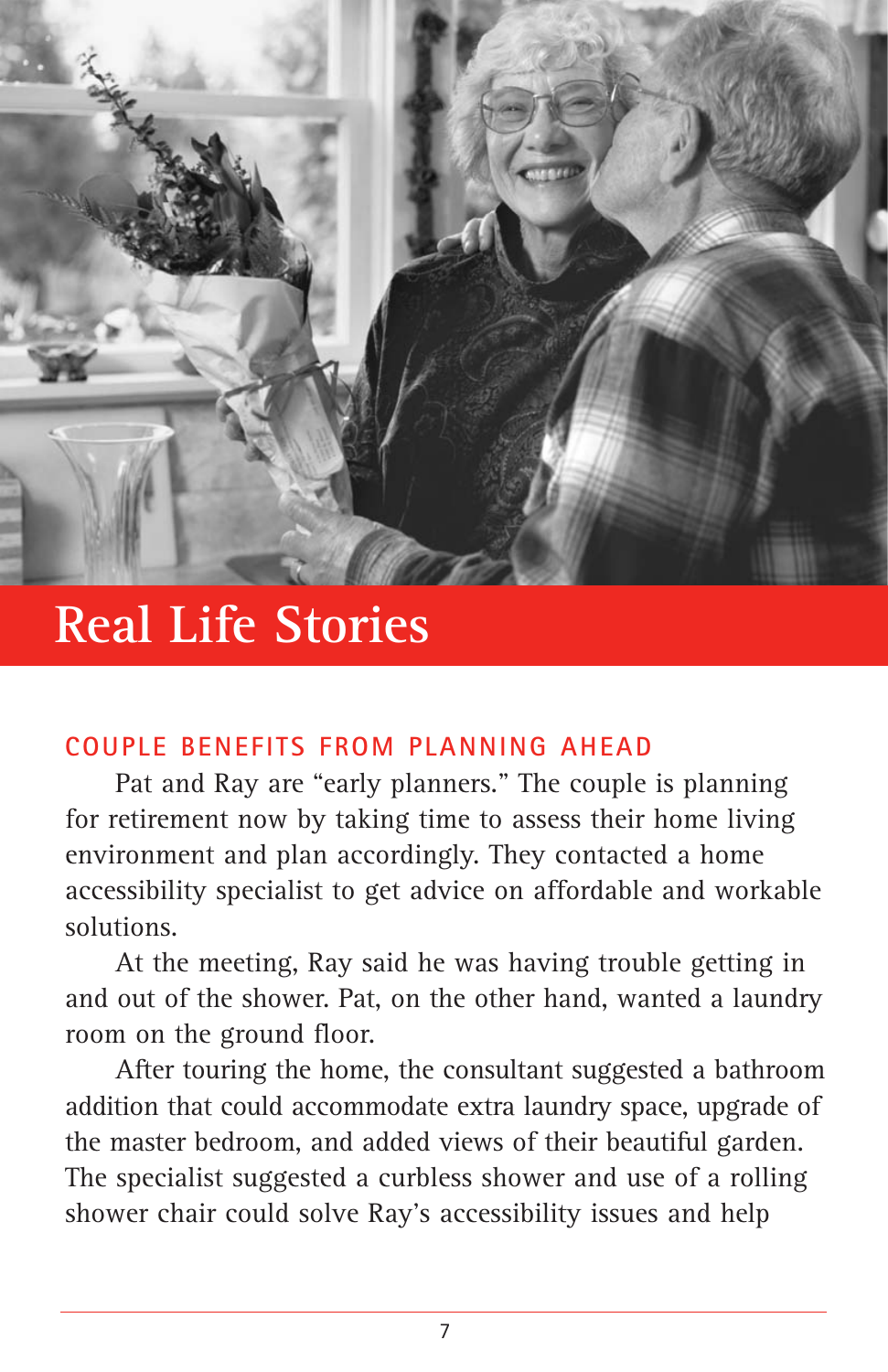eliminate future falls in the bathroom. Other options included:

**ª** Combining the full bath and half bath to create a one bathroom large enough to provide ample access and to accomodate a laundry room. The downside was that the 1-1/2 bath house would become a one bath with no tub; and

**ª** Turning an unused bedroom into a bigger bath and laundry.

Simpler, less expensive solutions were also discussed. For instance, the consultant suggested removing the sliding glass shower doors which blocked at least half the tub, making it difficult to maneuver safely. And though each door had a towel bar, these actually gave a false sense of security and support. A full complement of grab bars was therefore recommended, coupled with a hand held shower, a shower seat, a new curtain, and a floor-to-ceiling mounted grab rail outside the tub in the bathroom.

Next, the price range of these home modifications was discussed. Pat and Ray decided to mull things over. Three days later they went with the simpler, less expensive modifications and put off the larger combination bathroom and laundry room until they saw how these minor adjustments worked out.

#### **ACTIVE 90-YEAR-OLD MODIFIES HOME**

When Dave's wife, Georgia, passed away, his friends thought he would need to move out of his home. Though Dave is in better health than your average 90-year old, he has medical conditions that make living in his home difficult. For example, Dave lost his sight nearly 10 years ago. After two hip replacements, walking remains a painful chore and a third surgery was necessary.

Almost a year before his third surgery, Dave remodeled his master bathroom so he could move around easier. He consulted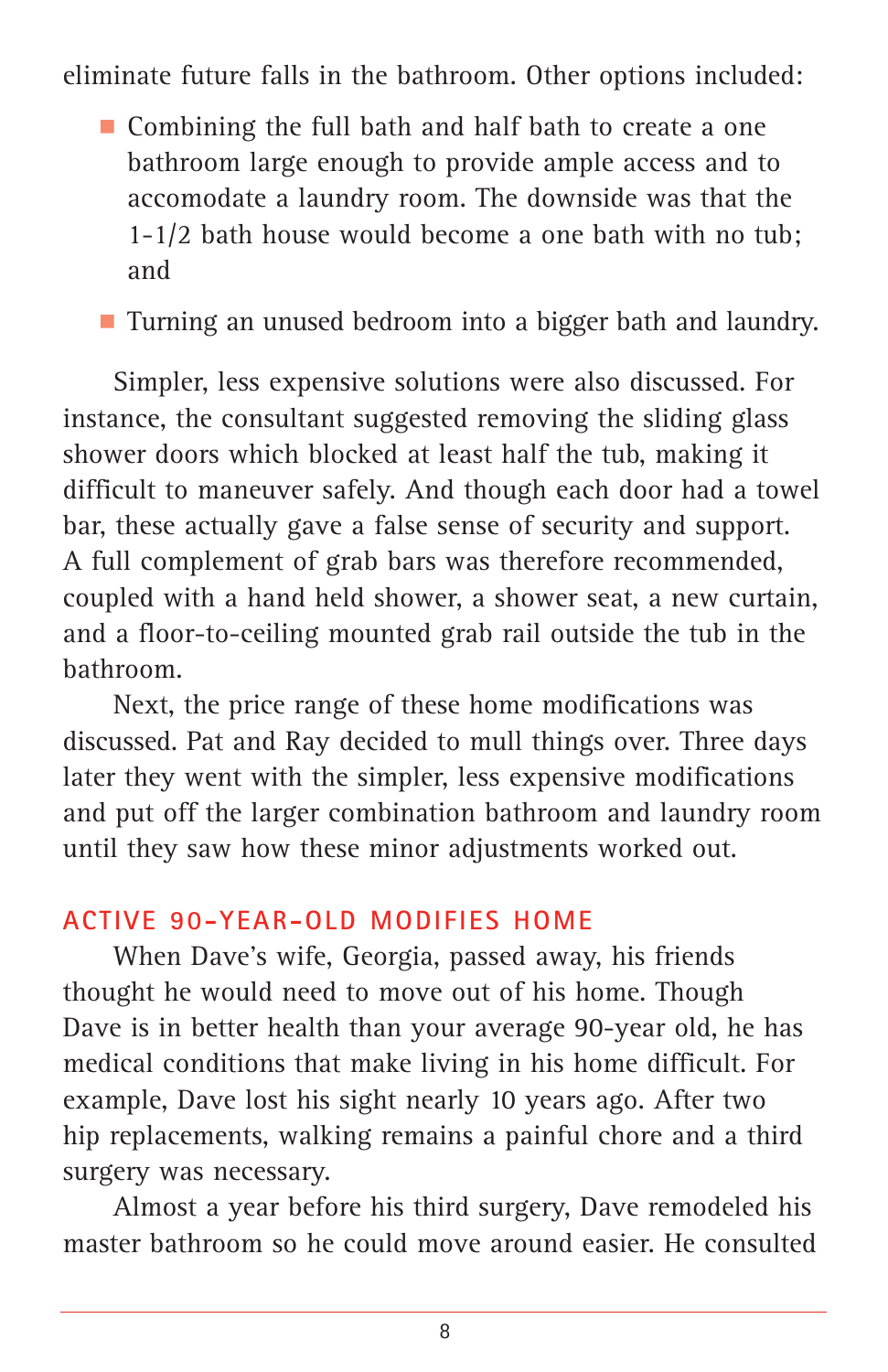a home accessibility specialist to get advice on design and equipment needs for independent living and easy caregiving. Next, a contractor was selected to provide information on practical issues and costs for the various designs. Both Dave and the specialist explained to the contractor what they wanted, why they were doing it and how it was expected to work. Of the plans discussed one was clearly less expensive. This approach involved: Removing the existing shower stall and opening up the walls and floor to enlarge the entry and to create a smoother floor without trip hazards leading into the main areas of the bathroom; Replacing the existing linen closet with floor-to-ceiling cabinets and roll out shelving; Widening the door between the bathroom and bedroom; Installing a new vanity with cabinets, but open below for seated use; Installing a new and higher toilet; Installing a slip resistant tile on the floor including an accent line in a contrasting color to indicate the edges of the room in low light and installing grab bars in colors that contrasted with the walls; and Installing a temper safe anti-scald shower valve and handheld shower head on a slide mount bar.

These new features provide beauty and comfort. At the same time, these modifications help to avoid injury and provide the right and easy place to recuperate if necessary.

Dave's friends helped him choose the right colors, tile and counters. By carefully listening to comments over a few weeks he chose beautifully. Everyone is impressed with the sophisticated product. No one reacts as if access, disability or institutional issues are part of the design.

The result: Dave was able to return home with no assistance a week after his third hip replacement surgery. He felt confident he would be able to bathe and use the bathroom safely on his own as his rehabilitation continues. More importantly, the updated bathrooms add value to his life and his home.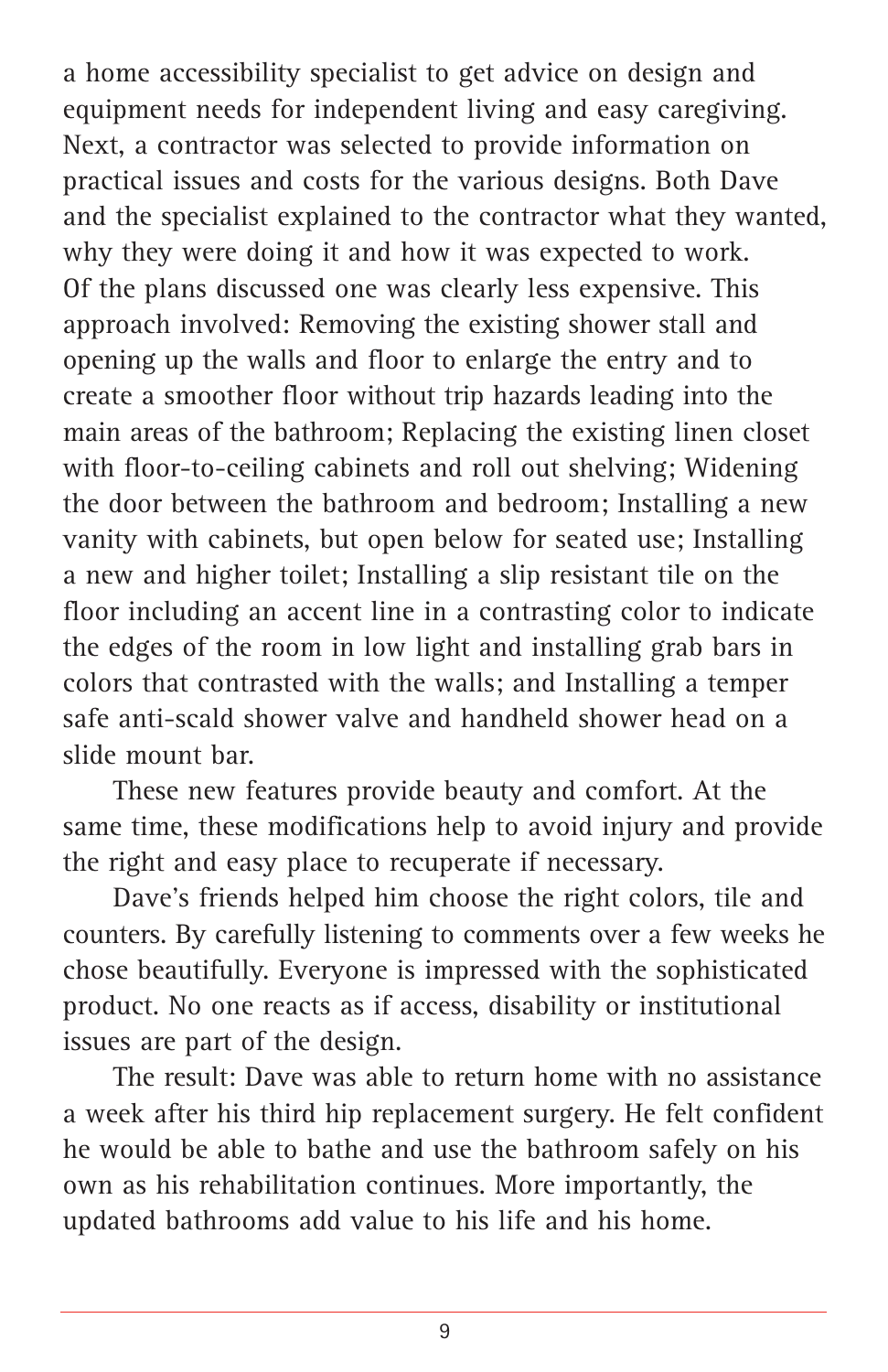#### **FINANCING YOUR DREAM RETIREMENT HOME**

As these case studies illustrate, with a little imagination (and some input from experienced professionals) it's possible to adapt a home to suit any situation. Of course, every project begins with an important question: How am I going to pay for this?

There may be grants or other public money available to you – your local Area Agency on Aging can be a great source for information to help you identify options. To locate the nearest



Area Agency on Aging, call the nationwide Eldercare Locator at 800-677-1116.

Home equity and home improvement loans are readily available from banks and mortgage lenders in your area. These loans enable homeowners to borrow against the equity in their homes and generally require loan payments to be made on a monthly basis.

If making monthly payments is of concern, an alternative option might be a reverse mortgage. Reverse mortgages enable homeowners age 62 and older to convert a portion of their home equity into tax-free cash that can be used for any purpose without requiring monthly payments. When the borrower permanently moves out of the home, the loan becomes due and payable, and the sum of the funds advanced, plus accrued interest is repaid to the lender.

To learn more about reverse mortgages, please visit NRMLA's web site at www.reversemortgage.org or call 866.264.4466.